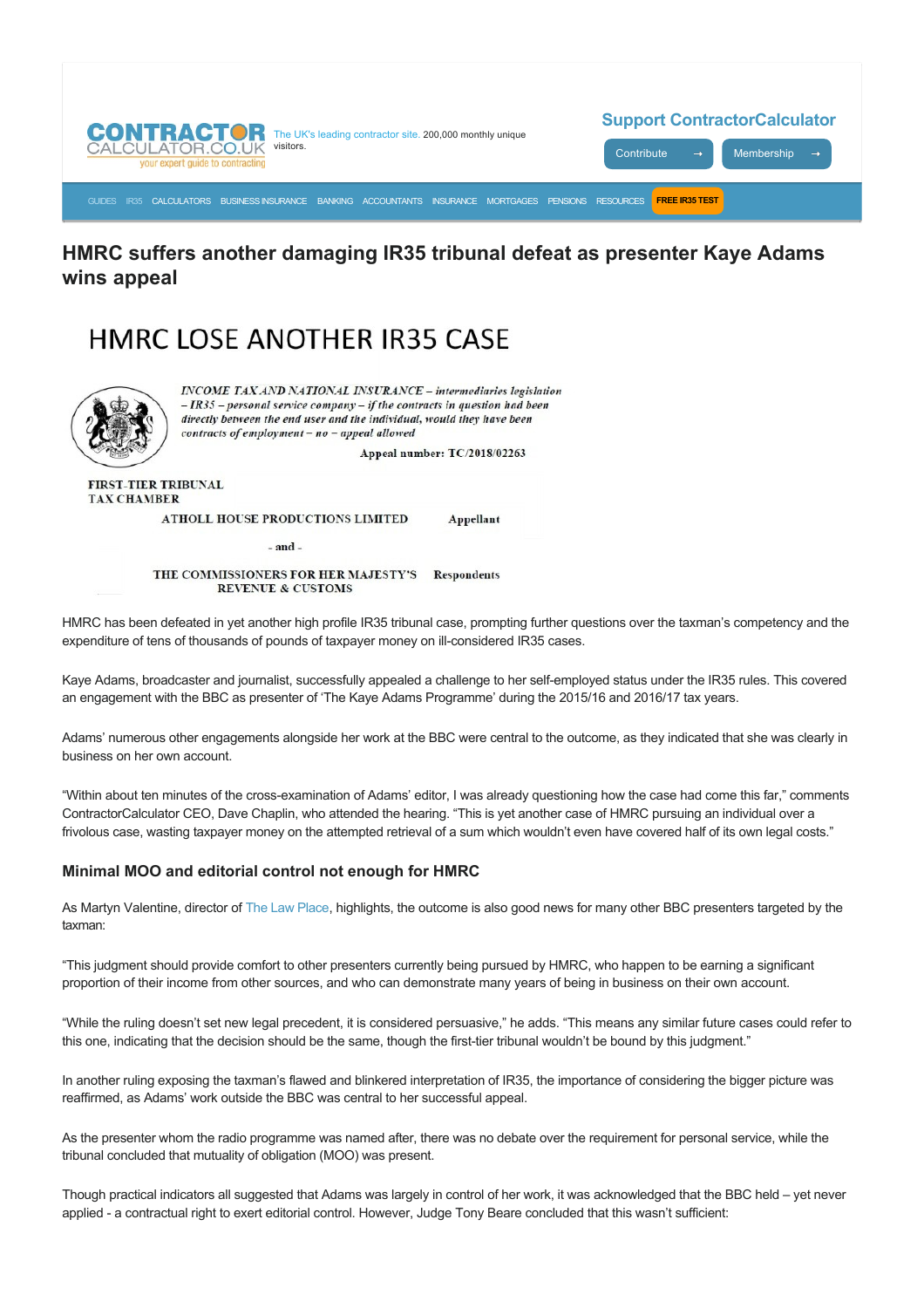"They [MOO and editorial control] will not, and in of themselves, suffice if the other terms of the relevant contract are inconsistent with the relevant contract's being an employment contract."

Chaplin comments: "The BBC certainly had the ultimate right of control over the content that was created, but not over how the content was created. Here, HMRC has made exactly the same mistake as in the [Ackroyd judgment,](https://www.contractorcalculator.co.uk/ir35_bbc_christa_ackroyd_539010_news.aspx) in looking at control over the output as opposed to control over the individual, which is more concerned with the giving and receiving of orders."

#### **Adams' other engagements key to tribunal outcome**

The other terms were conclusive. Though her written agreement with the BBC suggested otherwise, oral evidence provided by Adams' proved that the BBC didn't have first call on her services and that she was free to enter into other engagements.

This was demonstrated by the fact that the BBC would often allow Adams to present the programme from alternative locations to enable her to fulfil other engagements such as public appearances. This, witnesses acknowledged, was key to maintaining and expanding Adams' public profile and that of the programme.

"As usual, HMRC has placed too much emphasis on the written contract and too little on the working practices," notes Chaplin. "HMRC can't rely on the contract if both parties say that it doesn't mean what it says. Notably, in the judgment, Judge Beare arrived at his main conclusion without relying on the terms of the contract at all."

Because both sides indicated that the contract wasn't aligned with the terms, Judge Beare was able to put aside the contract, citing [Autoclenz v Belcher](https://www.contractorcalculator.co.uk/supreme_court_autoclenz_ruling_sham_contracts_390510_news.aspx), focusing primarily on the actual arrangements in place.

"This is often a tactic used by HMRC to claim the contractual agreement is a sham, but in this instance, the ability to put aside the contract favoured the taxpayer," comments Chaplin.

Adams is best recognised for regular appearances on ITV's 'Loose Women' and 'Paper Review' on Sky News, in addition to writing regular columns for various newspapers and magazines.

The percentage of Adams' earnings from other such engagements outside of her work with the BBC was a key element of the ruling. Judge Beare acknowledged that, on average, the figure equated to roughly 30%, adding: "It is therefore apparent that Ms Adams must have spent a meaningful part of her overall working time on those other engagements."

"Had HMRC analysed Adams' income in more detail, it would have realised that this case would almost certainly result in defeat, because she was getting a substantial proportion of her income from other clients," says Valentine.

#### **'Kaye calls the shots'**

Though the tribunal noted that the BBC ultimately held a contractual right to exert editorial control, it was acknowledged that this was never applied, as disagreements between Adams and the show's producers were always resolved collaboratively.

As observed by Chaplin, oral evidence provided by Adams and the programme's editor, Colin Paterson, demonstrated that Adams held a significant degree of control. This was evidenced by the fact that Adams would draft the scripts for the programme, with Paterson adding: "Kaye calls the shots."

It was also acknowledged that which callers to take, what questions to ask and the direction that the show would follow, were all up to Adams' discretion while the show was being aired.

HMRC argued that control over Adams was evident in the BBC's contractual right to discipline her should she breach the BBC editorial guidelines or bring the organisation into disrepute. However, as Chaplin highlights, this made for a flimsy argument:

"You'd do very well to make a convincing case that a right to suspend someone is actually *of itself* a right of control. It needs to be accompanied by a right to give orders, which clearly wasn't the case in this instance."

#### **Tribunal hearing exposes underhand HMRC tactics**

While Adams' representative, [Rebecca Murray of Temple Tax Chambers](http://www.templetax.com/barristers/rebecca-murray), presented the facts, Chaplin claims the taxman failed to put forward a persuasive case. According to Chaplin, HMRC's barrister, Elisabeth Roxburgh, even made the false assertion that Adams had an office at the BBC - a claim which was discarded by the Judge.

"If this was a boxing match, Murray would have won decisively, due to about a dozen knockout blows supporting Adams' selfemployed status," notes Chaplin. "Roxburgh clearly put forward the strongest case she could but had been entered into a fight she could not win.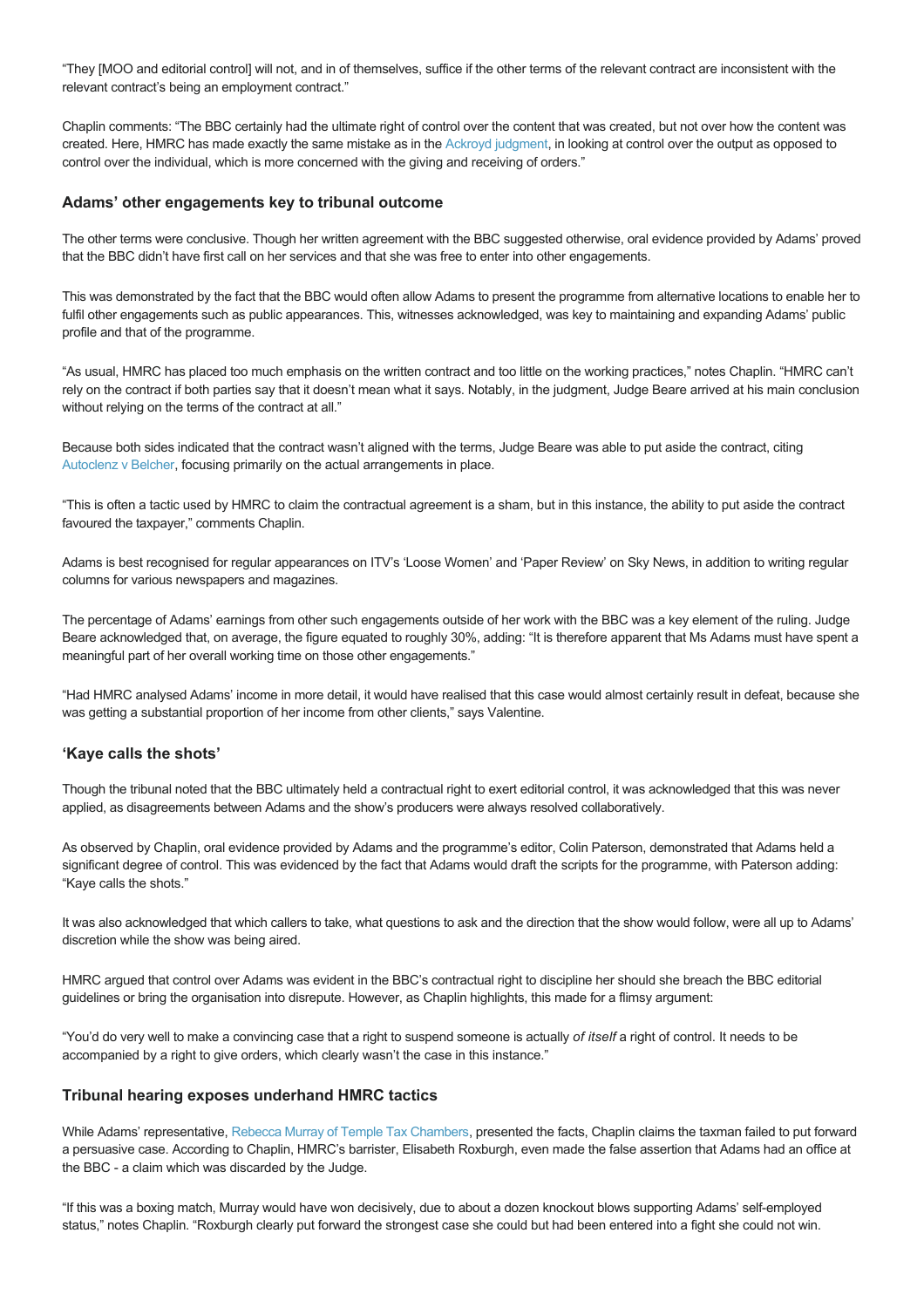Ultimately, she stepped into the ring, threw 100 punches and failed to land one."

Though not included in the Judge's summary, Paterson disputed notes compiled by HMRC concerning a meeting they had shared, which was subsequently used as evidence by the taxman. Paterson claimed that the notes didn't portray an accurate reflection of his views, taking issue with the tone and some of the content.

"This is classic HMRC," Chaplin adds. "An underhanded attempt to frame the taxpayer, in order to collect the maximum amount of tax. As evidenced by the [recent review into the Loan Charge](https://www.contractorcalculator.co.uk/loan_charge_appg_report_exposes_malpractice_hmrc_549410_news.aspx), HMRC is abusing its position, and there needs to be oversight quickly to prevent thousands of other taxpayers from being treated in this unjust manner."

#### **Do HMRC officers understand employment status**

[Keith Gordon, Barrister at Template Tax](http://www.templetax.com/barristers/keith-m-gordon), who recently successfully defended Lorraine Kelly, expresses his concerns over whether HMRC officers are able to effectively deal with these cases:

"This latest IR35 decision emphasises that employment status is not determined by applying a checklist mentality. Instead, a key part of the approach requires stepping back from the individual details of a case and viewing the overall picture – a requirement that was made abundantly clear by the Court of Appeal a quarter of a century ago.

"That HMRC pursued this case to the Tribunal reveals one of two possibilities as to HMRC's approach to media stars. Either HMRC officers are simply being greedy and are working their way routinely through the Radio Times with a view to obtaining tax that is largely not due. The slightly more charitable interpretation is that there is a fundamental misunderstanding of the tests of employment amongst those very HMRC officers who are charged with reviewing individuals' employment status.

"Both possibilities are consistent with the evidence given by senior BBC executives to Parliament earlier this year where it became apparent that all was well until HMRC unilaterally adopted (and therefore imposed) new criteria without any proper justification, given that there had been no change in the law which necessitated any change of approach.

"What I find particularly disturbing is that the operation of the IR35 rules has since been changed primarily because HMRC persuaded Parliament that there was widespread non-compliance with the previous rules. Based upon the cases passing through the Tribunal, it would appear that a widespread misunderstanding of the rules by HMRC would be closer to the truth."

#### **Adams v HMRC: UK taxpayers and CEST among other losers**

Adams has won her case, but she will no doubt feel aggrieved at the cost at which it has come, a cost which was bloated by HMRC's relentless and mistaken pursuit.

"Speaking briefly to Kaye after the tribunal, I mentioned that it was a travesty that HMRC had pushed the case this far, and reassured her that I thought she had an excellent chance of winning her appeal," says Chaplin. "She was forced to spend tens of thousands of pounds defending herself in a case which HMRC never really stood a chance of winning. This is money she will not get back. I hope she was insured.

"UK taxpayers have a right to feel similarly frustrated. HMRC threw everything it had into this case and must have spent considerably more on it that the amount of tax at stake. How is that a fair use of taxpayer money?"

This loss will further dent public trust in HMRC and raise more questions over its Check Employment Status for Tax (CEST) tool. It highlights the importance of being 'in business on your own account' (IBOYOA), an employment status factor [which CEST fails to consider.](https://www.contractorcalculator.co.uk/cest_fraction_questions_hmrc_inquiry_543410_news.aspx)

"This judgment reaffirms the importance of looking beyond the contract and examining things holistically," Chaplin concludes. "This is something which HMRC failed to do, and which CEST fails to account for, having been built based on the taxman's flawed interpretation of IR35.

"We ran this case through CEST, which was 'unable to determine' Kaye's status, despite her clearly not being caught by the rules. That's the last two cases that have been won by taxpayers where CEST has indicated otherwise.

"HMRC needs to understand that IR35 is not a box-ticking exercise. It requires a degree of reasoning which HMRC has demonstrated that it, and certainly CEST, is incapable of. How can HMRC expect to sufficiently educate the private sector on how to apply the Off-Payroll rules, when it clearly cannot navigate the legislation itself?"

Published: 16 April 2019

*© 2019 All rights reserved. Reproduction in whole or in part without permission is prohibited. Please see our [copyright notice](https://www.contractorcalculator.co.uk/copyright.aspx).*